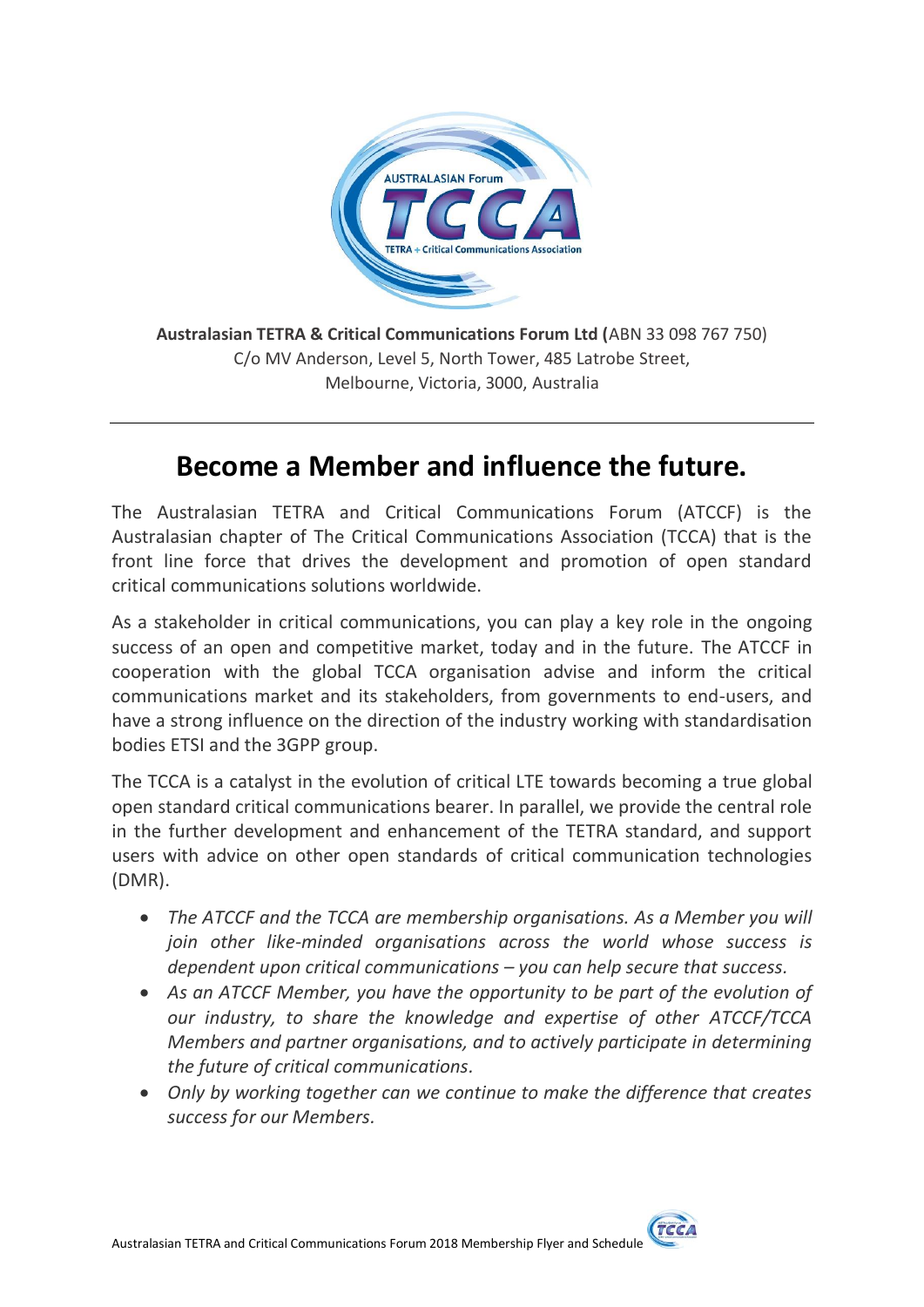## **Member categories of the ATCCF**

Student and Individual Membership: Users, Consultancies and Associate Membership; Vendors, Distributors, Integrators, Test-houses and Operator Membership; Corporate Membership and Corporate Sponsorship.

#### **For 2018 Membership categories and Membership fees please refer to the attached schedule**.

#### **Benefits depending on category of Membership:**

- o Member Discounts on exhibiting and attending ATCCF/TCCA supported events Critical Communications World (CCW) and other ATCCF/TCCA supported events.
- o Access to knowledge and information (white papers)
- o Access to restricted, member only, technical and marketing information including presentations and reports with a unique username and password in the TCCA Members only area for use in your own organization
- o Access to ATCCF and TCCA website and social media channels, your press releases posted on [www.criticalcommsforum.com.au](http://www.criticalcommsforum.com.au/) and [www.tcca.info](http://www.tcca.info/) and social media for the world to see
- o Be listed as a Member on the ATCCF website linked to your company website to reference to your major areas of work
- o Annual ATCCF Membership Certificate and branding at events supported by ATCCF recognising your Company participation
- o Authorized Access to unique ATCCF and TETRA branding, only available to ATCCF and TCCA Members the instantly recognised and unique TETRA logo and brand image

ATCCF and TCCA Members are also invited to contribute to, or participate in, the many influential global Working Groups within the TCCA. These include:

- o *Applications Working Group*
- o *Broadband Industry Group*
- o *Critical Communications Broadband Group*
- o *International Critical Control Rooms Alliance*
- o *Marketing Group, Operator User Association*
- o *SCADA, Smart Grid and Telemetry Working Group*
- o *Security and Fraud Prevention Group*
- o *Technical Forum*
- o *TETRA Industry Group*
- o *Transportation Group that include the Rail industry*

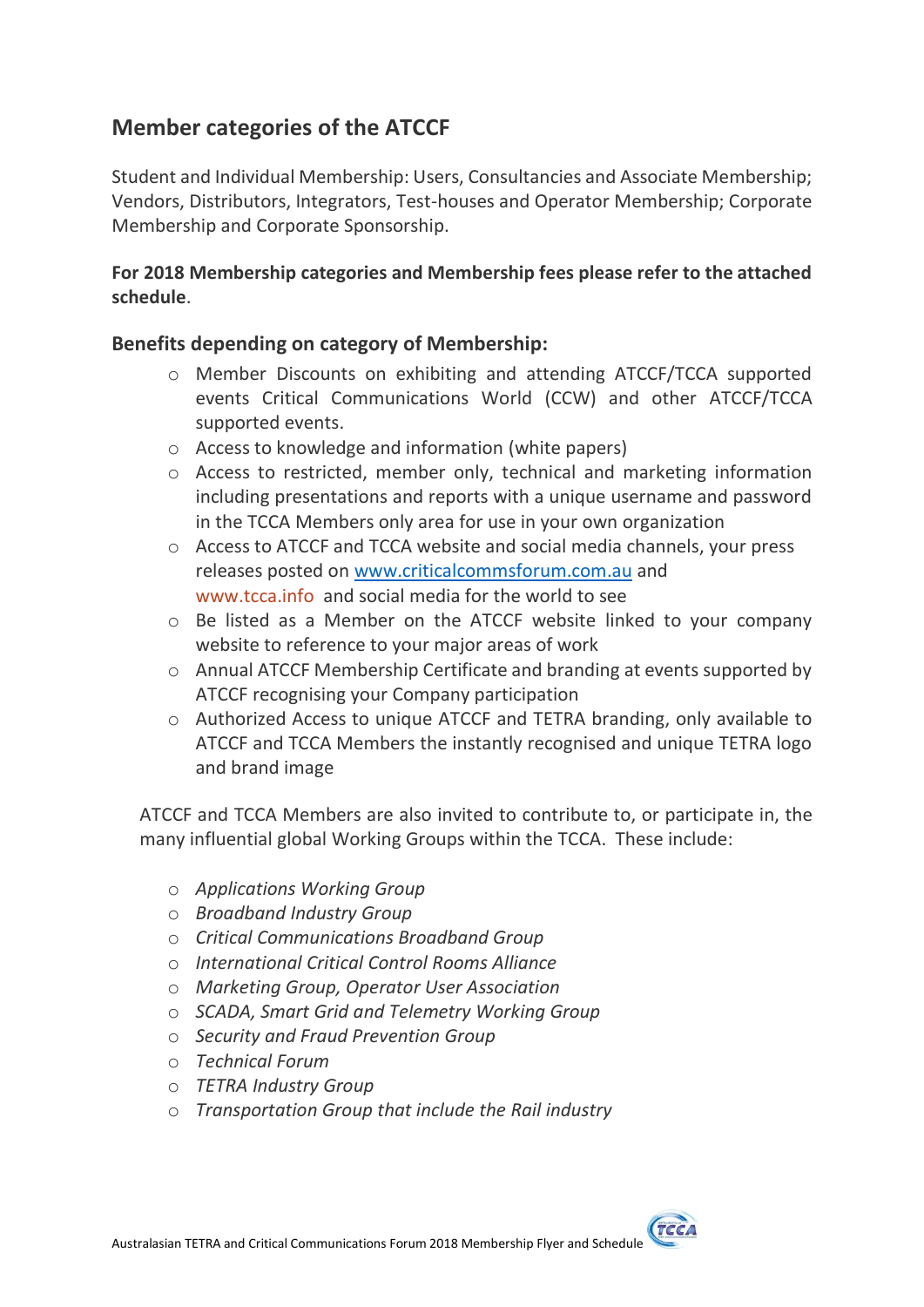By participating in any of the Working Groups and having access to the Members Only area of our TCCA website, members gain early access to new technical documents, white papers and participate in the member enquiry stages to express their views prior to publication.

There are many reasons for joining the Australasian TETRA and Critical Communications Forum (ATCCF) as a member and influence the future of critical communications.

#### **Visit our websites: [www.criticalcommsforum.com.au](http://www.criticalcommsforum.com.au/) and [www.tcca.info](http://www.tcca.info/)**

For more information on Membership please contact:

**email: [admin@criticalcommsforum.com.au](mailto:admin@criticalcommsforum.com.au) or contact [anton.abrahams@optusnet.com.au](mailto:anton.abrahams@optusnet.com.au) (mobile: 0419 533046) [kgraham@globaldigital.com.au](mailto:kgraham@globaldigital.com.au) (mobile: 0408571556**

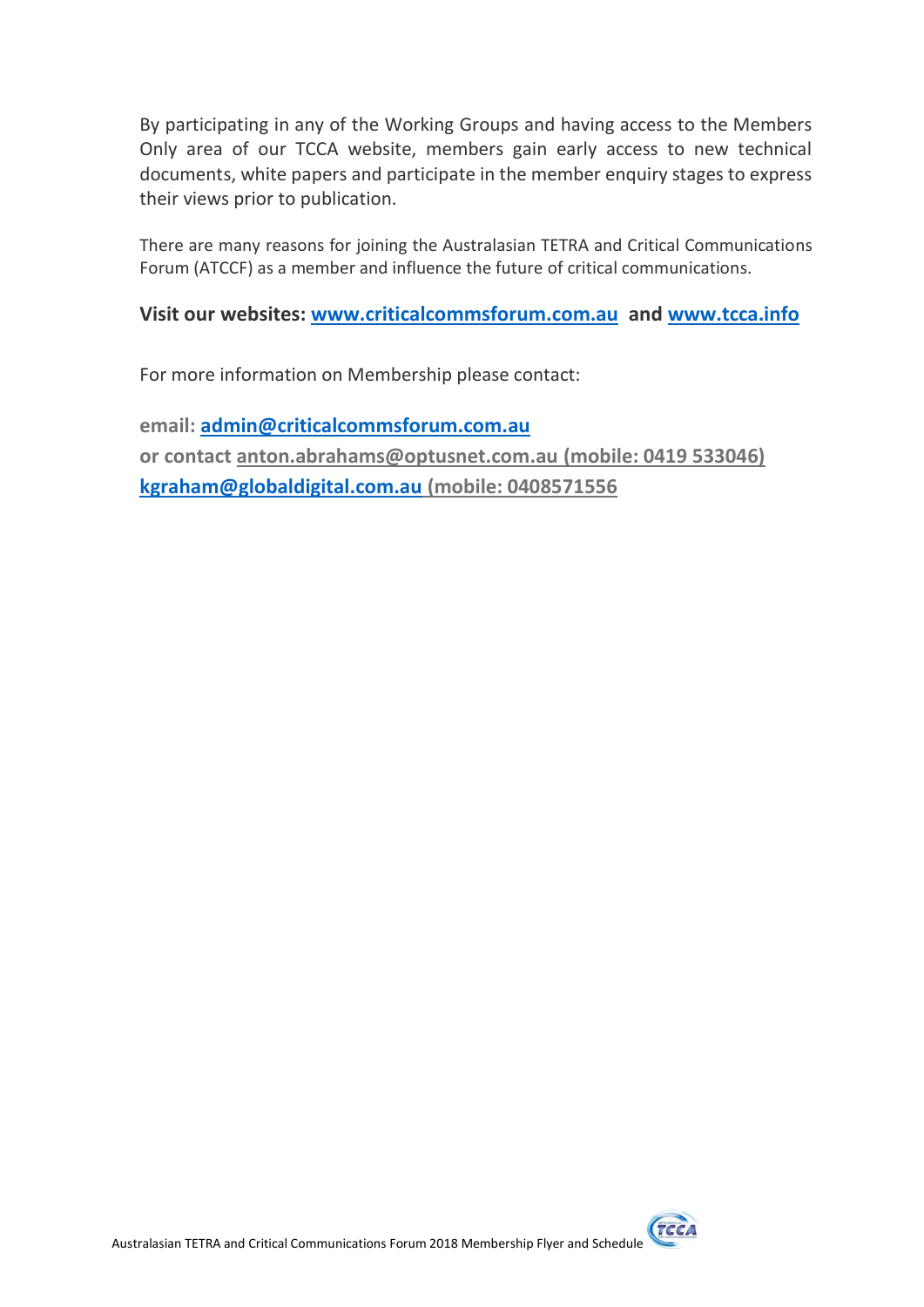| Category       | Membership                              | <b>Specific Benefits</b>                                        | <b>Other benefits and</b> | <b>Membership</b> |
|----------------|-----------------------------------------|-----------------------------------------------------------------|---------------------------|-------------------|
|                | type                                    |                                                                 | <b>Discounts</b>          | Fee (incl.        |
|                |                                         |                                                                 |                           | GST)              |
| $\mathbf{1}$   | <b>Student</b>                          | Provide students an introduction                                | $\Omega$                  | \$29.00           |
|                | Membership                              | to the mission critical RF                                      |                           |                   |
|                |                                         | technologies available, the role of                             |                           |                   |
|                |                                         | the ATCCF/TCCA organisations,                                   |                           |                   |
|                |                                         | and provide technical papers and                                |                           |                   |
|                |                                         | presentation documents to assist                                |                           |                   |
|                |                                         | them in their learning, and gain                                |                           |                   |
|                |                                         | understanding of the industry.                                  |                           |                   |
|                |                                         | No Voting Rights.                                               |                           |                   |
| $\overline{2}$ | Individual                              | 1. Staff of consultancies where                                 | 0                         | \$99.00           |
|                | Membership                              | consultancy is not a paid member.                               |                           |                   |
|                |                                         | 2. Individual consultants or                                    |                           |                   |
|                |                                         | individuals not working full time.                              |                           |                   |
|                |                                         | 3. Membership certificate.<br>No Voting Rights.                 |                           |                   |
|                |                                         |                                                                 |                           |                   |
|                |                                         |                                                                 |                           |                   |
| 3              | Users,                                  | 1. For consultancy groups to                                    | $\Omega$                  | \$299.00          |
|                | Consultancy                             | improve availability to TCCA white                              |                           |                   |
|                | organisations,                          | papers, information and data                                    |                           |                   |
|                | Contractors,                            | from TCCA global membership                                     |                           |                   |
|                | <b>Associates</b>                       | (manufacturers, integrators,                                    |                           |                   |
|                |                                         | operators) and international                                    |                           |                   |
|                |                                         | bodies.                                                         |                           |                   |
|                |                                         | 2. Enable current and potential                                 |                           |                   |
|                |                                         | customers to understand the                                     |                           |                   |
|                |                                         | direction of critical comms and                                 |                           |                   |
|                |                                         | input requirements to the TCCA                                  |                           |                   |
|                |                                         | working groups.                                                 |                           |                   |
|                |                                         | 3. Associate Membership for                                     |                           |                   |
|                |                                         | Industry organisations e.g. ARCIA.<br>4. Membership certificate |                           |                   |
|                |                                         | No Voting Rights.                                               |                           |                   |
| 4              | Manufacturers,                          | 1. Automatic membership to the                                  | 15% discount for up to    | \$799             |
|                | Vendors,                                | TCCA with access to member only                                 | <b>Tickets to ATCCF</b>   |                   |
|                | Distributors,                           | area of ATCCF and TCCA web site.                                | <b>Industry Dinner</b>    |                   |
|                | <b>Integrators, Test</b>                | 2. Access to technical and                                      |                           |                   |
|                | houses, and                             | marketing information including                                 |                           |                   |
|                | <b>Commercial</b>                       | presentations and reports with a                                |                           |                   |
|                | operators.                              | unique username and password                                    |                           |                   |
|                | (equivalent of                          | in the Members only area.                                       |                           |                   |
|                | current                                 | 3. Access to TCCA white papers.                                 |                           |                   |
|                | Membership)                             | 4. Membership company logo on                                   |                           |                   |
|                | This category can                       | ATCCF website with link to                                      |                           |                   |
|                | include end users                       | company website.                                                |                           |                   |
|                | who want a higher<br>level of access ie | 5. Membership certificate.<br>6. Access to and use of the       |                           |                   |
|                | major TETRA users                       | instantly recognised and unique                                 |                           |                   |
|                | and Consultants                         | TETRA logo and brand image.                                     |                           |                   |
|                | who wish voting                         | Voting Rights.                                                  |                           |                   |
|                | rights.                                 |                                                                 |                           |                   |

### **2018 Membership Categories and Membership fees incl. GST**